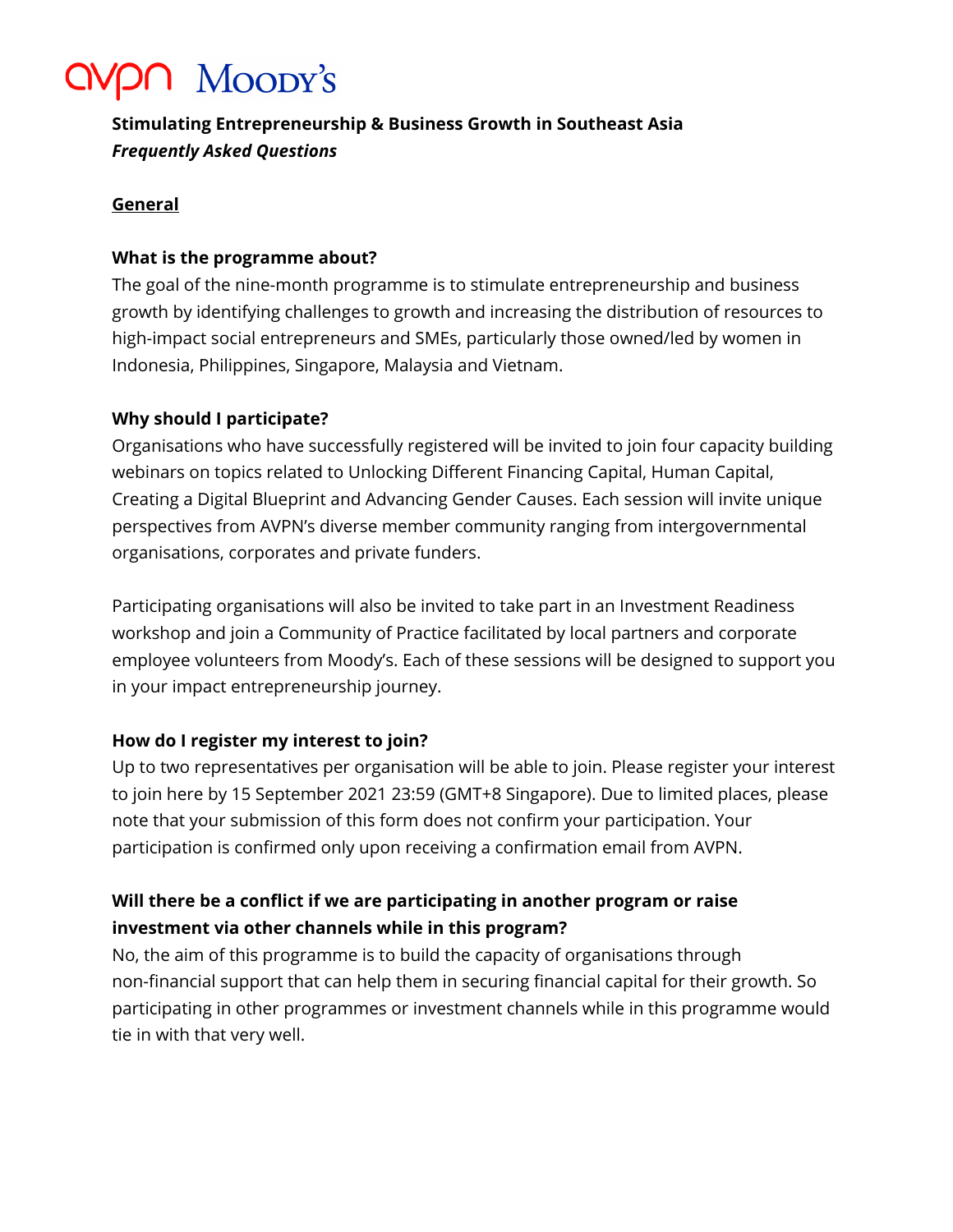# *CMPN MOODY's*

## **If we are not able to attend the session due to emergency or unavoidable circumstances how do we go about this?**

If you are unable to attend a session due to unavoidable circumstances, you can nominate someone else from your organisation to attend instead. If not possible, there is still some flexibility in attendance in case of emergencies. To be decided on a case-by-case basis.

# **Regarding eligibility – in addition to women, is there a particular focus on impact businesses led/staffed by other groups who are disadvantaged (i.e. LGTBQ community members)?**

This program only has a focus on women in leadership (note that this is not a mandatory criteria). We may have capacity building programs in the future with a focus on other disadvantaged groups, but that is not the case with this current iteration of the Stimulating Entrepreneurship and Business Growth Programme.

### **Eligibility**

### **Am I eligible to join?**

You are eligible to register your interest if your organisation meets the following criteria:

- Open to both for-profit and not-for-profit organisations
- Active in Indonesia, Philippines, Singapore, Malaysia or Vietnam (*Applicants may be registered outside these markets, but will be eligible to apply as long as they are operating in these countries*)
- Revenue-generating (*For not-for-profits, your grants received can be included as your revenue*)
- Preferably led by women in leadership positions
- Have a committed team, including advisors

We are also looking for applicants who are committed to attending all scheduled sessions from September 2021 to May 2022.

# **Does the requirement of revenue-generation mean that not-for-profit organisations are not eligible to apply?**

No, not-for-profit organisations are also eligible to apply. For a not-for-profit organisation, you can include your grants received under the revenue section. Additionally, it could also mean that the organisation does not conduct revenue-generating activities as a separate business, but rather has them integrated into the organisation's other activities. Examples of such activities could be membership dues, sales of publications and products, and consulting services.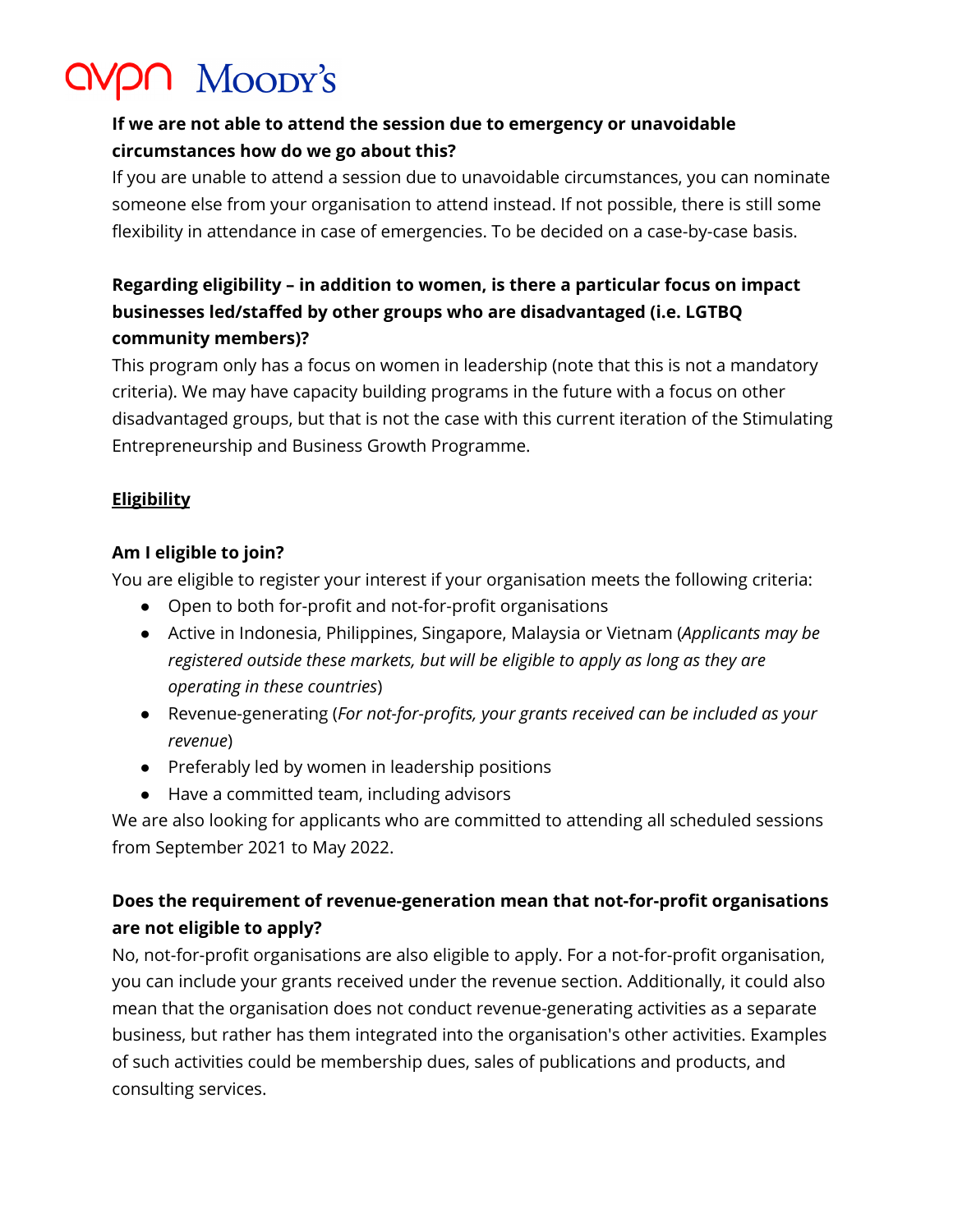# VPN Moody's

#### **My organisation operates in a country outside of the three markets. Can I apply?**

Unfortunately, this programme is restricted to organisations operating in at least one of the three target markets - Indonesia, Philippines, Singapore, Malaysia, and Vietnam. You can be registered outside of these markets, but you need to demonstrate that you operate and are active in at least one of these three markets.

## **To be eligible, does my organisation need to have been founded/co-founded by women?**

No, that is not mandatory, but if you have women in leadership roles please let us know in the application form.

# **What stage of maturity do you expect impact organisations to be in? Would organisations that are not yet at the stage of roll-out or in an early-maturing phase be eligible?**

There is no required stage of maturity for impact organisations to participate in this program. Being in the ideation phase and not having started roll-out is completely fine, as is being in an early-maturing phase.

### **Participation**

#### **What is the time commitment? How long would an average session be?**

- Four webinars of 60 to 90 minutes (including an opening and closing session)
- One Investment Readiness Workshop (about 120 minutes)
- Gatherings with your Community of Practice

All successfully registered organisations should aim to join all sessions. A full calendar of all session dates and times will be available upon confirmation.

#### **Is participation in this series free of charge?**

Yes, there is no fee for participating organisations to join.

### **Can only female members from my organisation participate in the programme?**

No, male members from your organisation can also participate in the programme.

#### **Can multiple members from my organisation join the programme?**

A maximum of two members from your organisation can join the programme.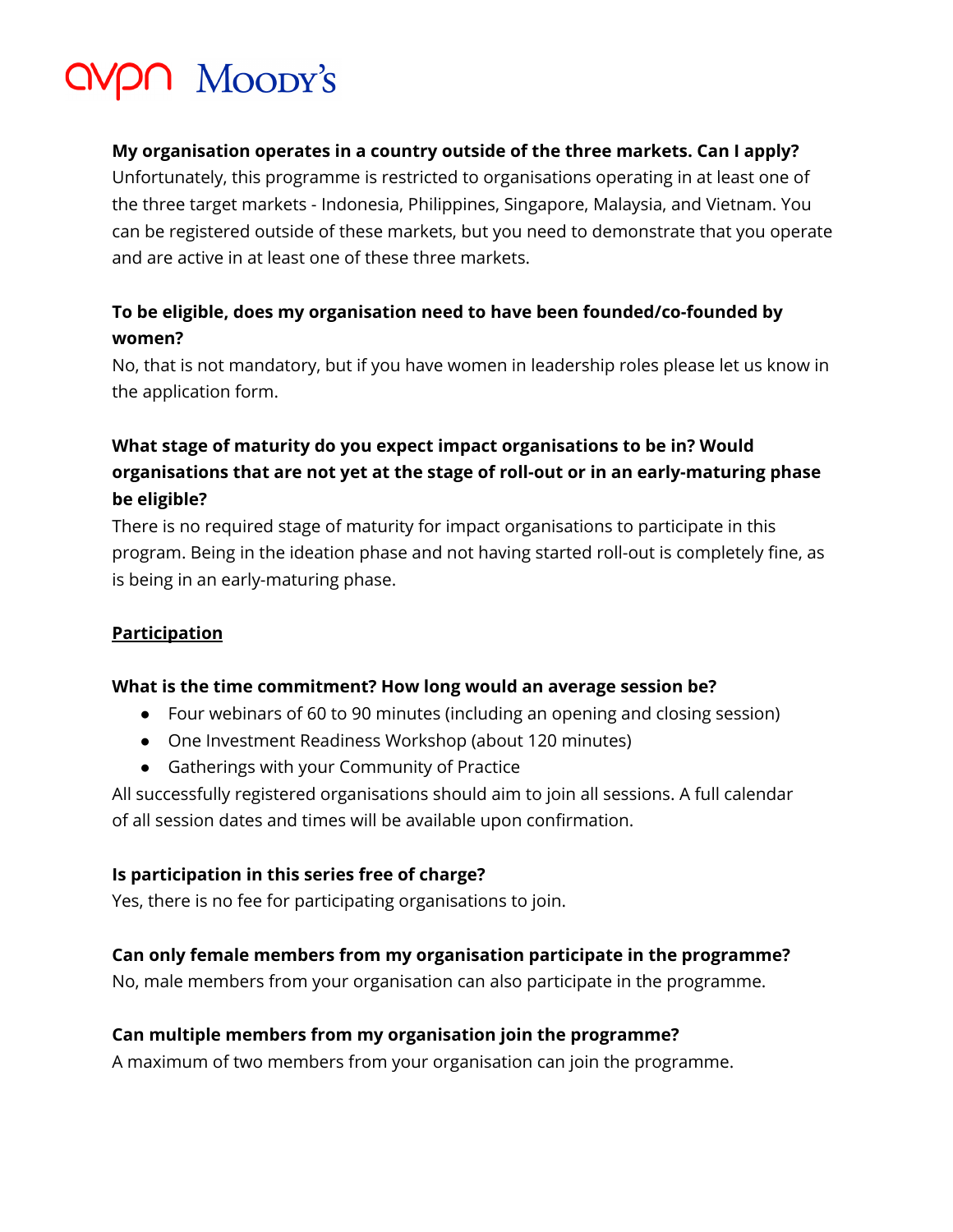# $20$  Moody's

#### **Programme Offerings**

#### **Who will be conducting the different learning sessions?**

The sessions will be conducted by experts from the AVPN network who bring knowledge and practical expertise in the areas of the topics of discussion. They will be able to share relevant information and experiences with the participants.

## **Who are the partners and impact investors who will be involved with the programme?**

Partners and impact investors involved in the programme will primarily include members of the AVPN network as well as different country partners for the programme. The exact list has not been confirmed yet and can be shared at a later date.

### **What is the live showcase at the end of the event going to be like?**

The live showcase at the AVPN Global Conference 2022 is an opportunity for select organisations that have gone through this programme to showcase their solutions and their experience to a group of relevant stakeholders. This will include impact investors, funders, policymakers, and other impact organisations who are all part of the AVPN network and attending the conference.

## **Would you be able to share more information about the investment-readiness workshop?**

The investment-readiness workshop will be conducted with our local partners in each of the three countries, and will tap on the expertise and knowledge of AVPN members who will be invited as speakers. The duration of the workshop will be around 2.5h. The programme of the workshop will likely include segments on evaluating your own organisation, preparing for due diligence, perspectives of impact investors, and a Q and A. There will likely also be a component of engagement and mentorship from Moody's employees.

#### **What is the Community of Practice learning track about?**

This track will be codesigned with our partner and it will be centered around creating peer-to-peer learning experiences for impact organisations with other participants from the cohort. The track will introduce opportunities to impact organisations to get to know each other, share advice and insights from their experiences, and bond as impact creators in their respective markets..